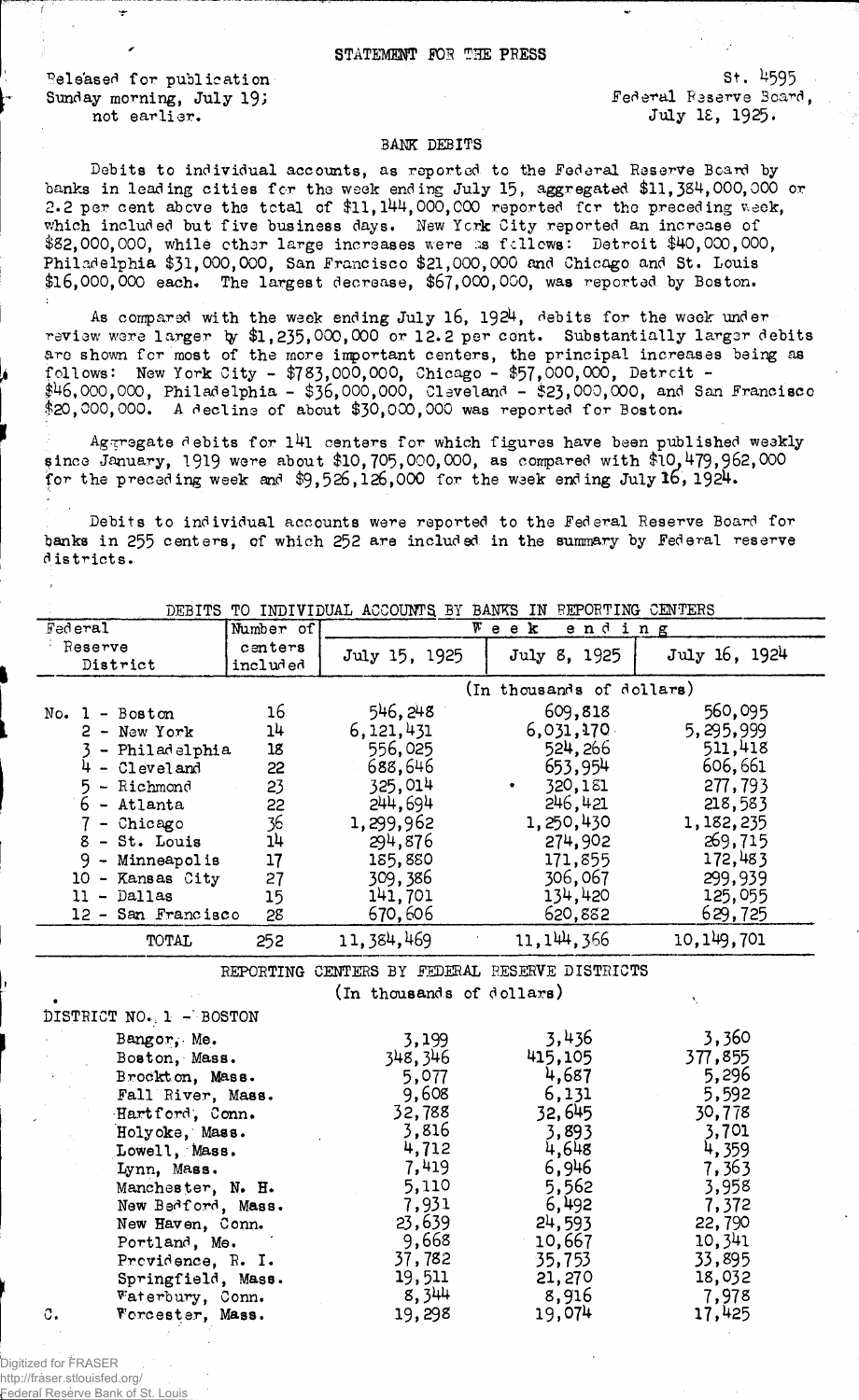| DEBITS TO INDIVIDUAL ACCOUNTS BY BANKS IN REPORTING CENTERS |                 |                           | st. 4595a         |
|-------------------------------------------------------------|-----------------|---------------------------|-------------------|
|                                                             |                 | ending<br>$V$ e e $k$     |                   |
|                                                             | July 15, 1925   | July 8, 1925              | July 16, 1924     |
|                                                             |                 | (In thousands of dollars) |                   |
| DISTRICT NO. 2 - NEW YORK                                   |                 |                           |                   |
|                                                             | 25,105          | 31,517                    | 24,986            |
| Albany, N.Y.<br>Binghamton, N. Y.                           | 5,114           | 5,520                     | 5,147             |
| Buffalo, N. Y.                                              | 94,622          | 82,220                    | 76,276            |
| Elmira, N. Y.                                               | 5,510           | 4,946                     | 5,061             |
| Jamestown, N.Y.                                             | 5,308           | 5,199                     | 4,281             |
| Montclair, N. J.                                            | 4,535           | 5,355                     | 3,505             |
| Newark, N. J.                                               | 77,576          | 71,540                    | 69,361            |
| New York, N.Y.                                              | 5,772,609       | 5,690,889                 | 4,989,282         |
| Northern New Jersey Clearing                                | 54,717          |                           | 49,775            |
| House Association                                           | 10,122          | 50,692<br>9,723           | 8,321             |
| Passaic, N. J.                                              | 4,612           | 4,381                     | 4,118             |
| Poughkeepsie, N.Y.                                          | 38,122          | 45,545                    | 35,638            |
| Rochester, N. Y.<br>Stamford, Conn.                         | 3,955           | 3,309                     | 3,184             |
| Syracuse, N. Y.                                             | 19,524          | 20,334                    | 17,064            |
| DISTRICT NO. 3 - PHILADELPHIA                               |                 |                           |                   |
|                                                             | 8,910           | 8,376                     | 7,995             |
| Allentown, Pa.<br>Altoona, Pa.                              | 4,273           | 3,770                     | 3,492             |
| Camden, N. J.                                               | 13,936          | 12,385                    | 13,739            |
| Chester, Pa.                                                | 6,586           | 6,395                     | 5,720             |
| Harrisburg, Pa.                                             | 10,815          | 10,121                    | 8,884             |
| Hazleton, Pa.                                               | 3,454           | 3,499                     | 3,584             |
| Johnstown, Pa.                                              | 5,460           | 5,309                     | 4,635             |
| Lancaster, Pa.                                              | 6,745           | 6,707                     | 6,476             |
| Lebanon, Pa.                                                | 2,014           | 2,333                     | 1,604<br>808      |
| Norristown, Pa.                                             | 1,141           | 1,063<br>385,870          | 381,201           |
| Philadelphia, Pa.                                           | 417,337         | 9,170                     | 10,376            |
| Reading, Pa.                                                | 8,327<br>18,600 | 17,900                    | 16,700            |
| Scranton, Pa.<br>Trenton, N.J.                              | 16,970          | 19,175                    | 16,453            |
| Wilkes-Barre, Pa.                                           | 11,640          | 11,646                    | 12,052            |
| Williamsport, Pa.                                           | 4,095           | 4,258                     | 3,713             |
| Wilmington, Del.                                            | 10,559          | 11,044                    | 9,679             |
| York, Pa.                                                   | 5,163           | 5,245                     | 4,307             |
| DISTRICT NO. 4 - CLEVELAND                                  |                 |                           |                   |
| Akron, Ohio                                                 | 21,370          | 21,165                    | 18,032            |
| Butler, Pa.                                                 | 2,603           | 2,565                     | 2,477             |
| Canton, Ohio                                                | 11,690          | 10,792                    | 10,189            |
| Cincinnati, Ohio                                            | 84,054          | 75,918                    | 31,119            |
| Cleveland, Ohio                                             | 176,082         | 161,884                   | 152,779<br>30,054 |
| Columbus, Ohio                                              | 37,700          | 33,900<br>900             | 1,178             |
| Connellsville, Pa.                                          | 1,112           | 22,348                    | 16,001            |
| Dayton, Ohio                                                | 23,596<br>8,621 | 7,355                     | 7,399             |
| Erie, Pa.                                                   | 4,703           | 4,650                     | 5,728             |
| Greensburg, Pa.<br>Homestead, Pa.                           | 1,248           | 1,068                     | 1,175             |
| Lexington, Ky.                                              | 6,757           | 7,213                     | 3,534             |
| Lima, Ohio                                                  | 4,577           | 4,049                     | 4,086             |
| Lorain, Chio                                                | 1,729           | 1,664                     | 1,484             |
| Oil City, Pa.                                               | 3,540           | 3,505                     | 2,848             |
| Pittsburgh, Pa.                                             | 208,721         | 211,494                   | 190,058           |
| Springfield, Ohio                                           | 5,112           | 5,271                     | 4,780             |
| Toledo, Ohio                                                | 49,583          | 46,874                    | 41,678            |
| Varren, Ohio                                                | 3,555           | 2,624                     | 2,955<br>10,936   |
| Wheeling, W. Va.                                            | 10,751          | 10,310<br>15,811          | 15,047            |
| Youngstown, Ohio                                            | 18,211          | 2,594                     | 3,124             |
| Zanesville, Ohio                                            | 3,331           |                           |                   |

Digitized for FRASER http://fraser.stlouisfed.org/ Federal Reserve Bank of St. Louis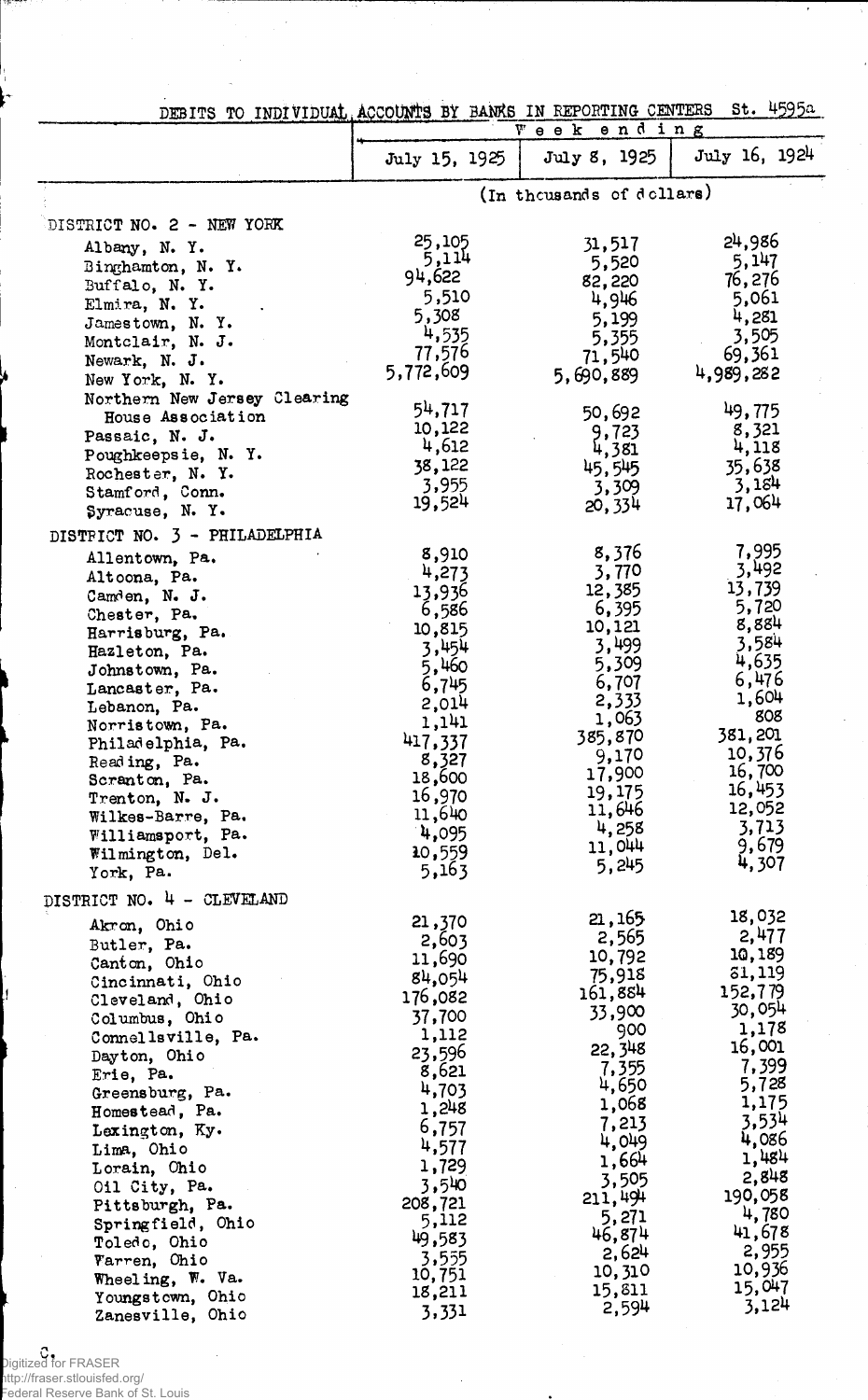|                                 | DEBITS TO INDIVIDUAL ACCOUNTS BY BANKS IN REPORTING CENTERS<br>St. 4595*<br>Week ending |                           |                 |
|---------------------------------|-----------------------------------------------------------------------------------------|---------------------------|-----------------|
|                                 | July 15, 1925                                                                           | July 8, 1925              | July 16, 1924   |
|                                 |                                                                                         | (In thousands of dollars) |                 |
| DISTRICT NO. 5 - RICHMOND       |                                                                                         |                           |                 |
| Asheville, N. C.                | 6,507                                                                                   | 7,109                     | 7,389           |
| Baltimore, Md.                  | 104,367                                                                                 | 109,346                   | 90,501          |
| Charleston, §. C.               | 4,987                                                                                   | 5,106                     | 4,906           |
| Charleston, W. Va.              | 8,613                                                                                   | 7,710                     | 8,488           |
| Charlotte, N. C.                | 10,694                                                                                  | 10,185                    | 9,372           |
| Columbia, S. C.                 | 4,000                                                                                   | 4,950                     | 4,147           |
| Cumberland, Md.                 | 3,178                                                                                   | 2,231                     | 2,165           |
| Danville, Va.                   | 3,335                                                                                   | 3,035                     | 1,757           |
| Durham, N. C.                   | 5,809                                                                                   | 5,620                     | 4,760           |
| Greensboro, N. C.               | 4,431                                                                                   | 5,686                     | 4,453           |
| Greenville, S. C.               | 4,942                                                                                   | 6,283                     | 1,490           |
| Hagerstown, Md.                 | 2,601                                                                                   | 3,307                     | 2,984           |
| Huntington, W. Va.              | 6,173                                                                                   | 5,832                     | 6,435           |
| Lynchburg, Va.                  | 4,675<br>1,961                                                                          | 6,259                     | 4,835           |
| Newport News, Va.               | 14,419                                                                                  | 1,845                     | 2,169           |
| Norfolk, Va.                    | 31,006                                                                                  | 18,202<br>7,011           | 19,697<br>5,340 |
| Raleigh, N. C.                  | 29,024                                                                                  | 30,640                    | 30,641          |
| Richmond, Va.<br>Roanoke, Va.   | 5,967                                                                                   | 7,282                     | 5,836           |
| Spartanburg, S. C.              | 3,687                                                                                   | 3,757                     | 2,860           |
| Washington, D. C.               | 54,047                                                                                  | 57,209                    | 46,826          |
| Wilmington, N. C.               | 3,616                                                                                   | 3,967                     | 3,841           |
| Winston-Salem, N. C.            | 6,975                                                                                   | 7,609                     | 6,901           |
| DISTRICT NO. 6 - ATLANTA        |                                                                                         |                           |                 |
| Albany, Ga.                     | 1,074                                                                                   | 802                       | 746             |
| Atlanta, Ga.                    | 33,293                                                                                  | 33,233                    | 32,680          |
| Augusta, Ga.                    | 5,643                                                                                   | 4,910                     | 5,850           |
| Birmingham, Ala.                | 31,173                                                                                  | 27,925                    | 26,333          |
| Brunswick, Ga.                  | 757                                                                                     | 837                       | 638             |
| Chattanooga, Tenn.              | 10,010                                                                                  | 9.834                     | 8,638           |
| Columbus, Ga.                   | 3,585                                                                                   | 3,144                     | 2,606           |
| Dothan, Ala.                    | 585                                                                                     | 618                       | 454             |
| Elberton, Ga.                   | 151                                                                                     | 195                       | 182<br>3,500    |
| Jackson, Miss.                  | 23,441                                                                                  | 3,803                     |                 |
| Jacksonville, Fla.              | 6,480                                                                                   | 19,182                    | 14,231<br>8,287 |
| Knoxville, Tenn.                | 5,379                                                                                   | 7,877<br>5,325            | 5,318           |
| Macon, Ga.                      | 3,171                                                                                   | 3,506                     | 2,975           |
| Meridian, Miss.<br>Mobile, Ala. | 7,035                                                                                   | 6,832                     | 6,161           |
| Montgomery, Ala.                | 4,807                                                                                   | 5,644                     | 5,007           |
| Nashville, Tenn.                | 18,936                                                                                  | 17,607                    | 17,205          |
| Newnan, Ga.                     | 557                                                                                     | 532                       | 331             |
| New Orleans, La.                | 74,383                                                                                  | 84,711                    | 67,272          |
| Pensacola, Fla.                 | 2,353                                                                                   | 1,922                     | 1,763           |
| Savannah, Ga.                   | 8,989.                                                                                  | 8,572                     | 9,012           |
| Tampa, Fla.                     |                                                                                         | 16,460                    | 8,650           |
| Valdosta, Ga.                   | 1,272                                                                                   | 1,103                     | 966             |
| Vicksburg, Miss.                | 1,620                                                                                   | 2,110                     | 1,958           |

 $\mathbb{C}$ .

:<br>Digitized for FRASER<br>http://fraser.stlouisfed.org/<br><u>Federal Reserv</u>e Bank of St. Louis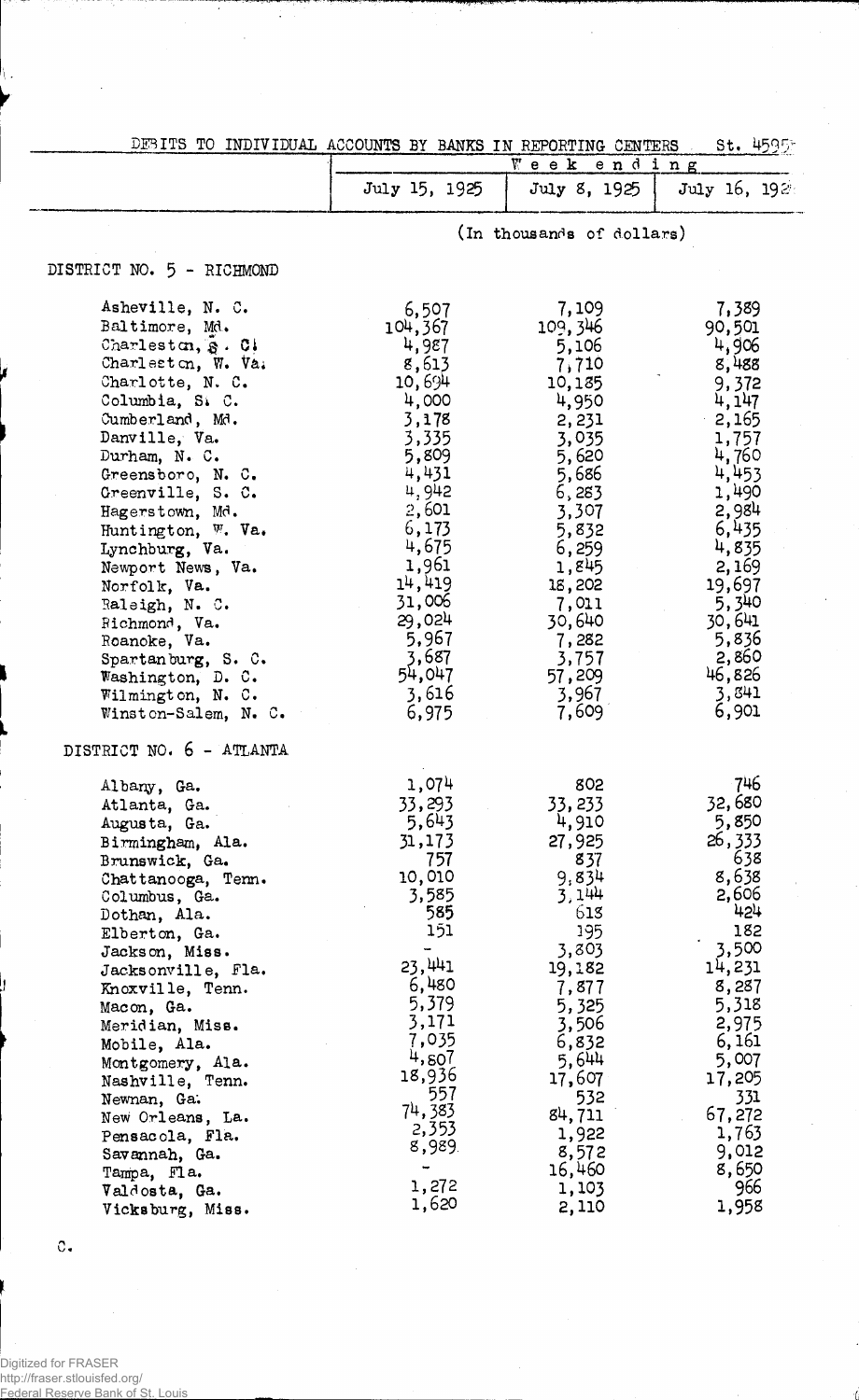| DEBITS TO INDIVIDUAL ACCOUNTS BY BANKS IN REPORTING CENTERS                                                                                                                                                                                                                                                                                                                                                                                                                                                                                                                                                                                                                                                                                 |                                                                                                                                                                                                                                                                                                                                                      |                                                                                                                                                                                                                                                                                                                                                      | St. 4595c                                                                                                                                                                                                                                                                                                                               |
|---------------------------------------------------------------------------------------------------------------------------------------------------------------------------------------------------------------------------------------------------------------------------------------------------------------------------------------------------------------------------------------------------------------------------------------------------------------------------------------------------------------------------------------------------------------------------------------------------------------------------------------------------------------------------------------------------------------------------------------------|------------------------------------------------------------------------------------------------------------------------------------------------------------------------------------------------------------------------------------------------------------------------------------------------------------------------------------------------------|------------------------------------------------------------------------------------------------------------------------------------------------------------------------------------------------------------------------------------------------------------------------------------------------------------------------------------------------------|-----------------------------------------------------------------------------------------------------------------------------------------------------------------------------------------------------------------------------------------------------------------------------------------------------------------------------------------|
|                                                                                                                                                                                                                                                                                                                                                                                                                                                                                                                                                                                                                                                                                                                                             |                                                                                                                                                                                                                                                                                                                                                      | $V$ e e k<br>ending                                                                                                                                                                                                                                                                                                                                  |                                                                                                                                                                                                                                                                                                                                         |
|                                                                                                                                                                                                                                                                                                                                                                                                                                                                                                                                                                                                                                                                                                                                             | July 15, 1925                                                                                                                                                                                                                                                                                                                                        | July 8, 1925                                                                                                                                                                                                                                                                                                                                         | July 16, 1924                                                                                                                                                                                                                                                                                                                           |
|                                                                                                                                                                                                                                                                                                                                                                                                                                                                                                                                                                                                                                                                                                                                             |                                                                                                                                                                                                                                                                                                                                                      | (In thousands of dollars)                                                                                                                                                                                                                                                                                                                            |                                                                                                                                                                                                                                                                                                                                         |
| DISTRICT NO. 7 - CHICAGO                                                                                                                                                                                                                                                                                                                                                                                                                                                                                                                                                                                                                                                                                                                    |                                                                                                                                                                                                                                                                                                                                                      |                                                                                                                                                                                                                                                                                                                                                      |                                                                                                                                                                                                                                                                                                                                         |
| Adrian, Mich.<br>Aurora, Ill.<br>Bay City, Mich.<br>Bloomington, Ill.<br>Cedar Rapids, Iowa<br>Champaign, Ill.<br>Chicago, Ill.<br>Danville, Ill.<br>Davenport, Iowa<br>Decatur, Ill.<br>Des Moines, Iowa<br>Detroit, Mich.<br>Dubuque, Iowa<br>Flint, Mich.<br>Fort Wayne, Ind.<br>Gary, Ind.<br>Grand Rapids, Mich.<br>Green Bay, Vis.<br>Hammond, Ind.<br>Indianapolis, Ind.<br>Jackson, Mich.<br>Kalamazoo, Mich.<br>Lansing, Mich.<br>Mason City, Iowa<br>Milwaukee, Wis.<br>Moline, Ill.<br>Muscatine, Iowa<br>Oshkosh, Wis.<br>Peoria, Ill.<br>Rockford, Ill.<br>Saginaw, Mich.<br>Sheboygan, Wis.<br>Sioux City, Iowa<br>South Bend, Ind.<br>Springfield, Ill.<br>Terre Haute, Ind.<br>Waterloo, Iowa<br>DISTRICT NO. 8 - ST. LOUIS | 1,185<br>3,975<br>3,148<br>2,960<br>9,666<br>2,131<br>775,742<br>3,736<br>5,802<br>4,404<br>18,461<br>207,697<br>3,587<br>8,698<br>9,141<br>5,901<br>19,900<br>2,982<br>4,440<br>37,936<br>4,637<br>5,685<br>7,879<br>2,287<br>66,830<br>2,027<br>1,394<br>2,800<br>10,940<br>6,522<br>5,452<br>5,257<br>20,483<br>11,973<br>9,649<br>5,517<br>4,395 | 882<br>3,927<br>3,055<br>2,070<br>3,114<br>2,313<br>759,666<br>3,503<br>8,652<br>4,454<br>26,672<br>167, 312<br>4,024<br>7,121<br>11,401<br>5,559<br>18,668<br>3,265<br>4,640<br>36,296<br>4,412<br>5,175<br>9,019<br>2,388<br>65,421<br>1,973<br>1,860<br>3,000<br>11,021<br>6,803<br>6,424<br>4,194<br>18,558<br>12,380<br>8,338<br>7,329<br>4,735 | 880<br>3,543<br>2,246<br>2,945<br>9,591<br>2,301<br>718,607<br>3,700<br>6,628<br>3,620<br>25,825<br>162,022<br>3,661<br>7,227<br>9,808<br>4,878<br>15,198<br>2,890<br>4,380<br>39,734<br>4,315<br>4,516<br>5,901<br>2,023<br>61,968<br>1,922<br>1,307<br>2,700<br>9,321<br>5,666<br>4,927<br>19,911<br>8,880<br>9,380<br>5,227<br>4,587 |
|                                                                                                                                                                                                                                                                                                                                                                                                                                                                                                                                                                                                                                                                                                                                             |                                                                                                                                                                                                                                                                                                                                                      |                                                                                                                                                                                                                                                                                                                                                      |                                                                                                                                                                                                                                                                                                                                         |
| East St. Louis and Nat'l.<br>Stock Yards, Ill.<br>Eldorado, Ark.<br>Evansville, Ind.<br>Fort Smith, Ark.<br>Greenville, Miss.<br>Helena, Ark.<br>Little Rock, Ark.<br>Louisville, Ky.<br>Memphis, Tenn.<br>Owensboro, Ky.<br>Quincy, Ill.<br>St. Louis, Mc.<br>Sedalia, Mo.<br>Springfield, Mo.                                                                                                                                                                                                                                                                                                                                                                                                                                             | 10,971<br>3,100<br>10,688<br>2,786<br>745<br>790<br>15,274<br>46,246<br>26,327<br>1,380<br>3,048<br>168,900<br>1,083<br>3,538                                                                                                                                                                                                                        | 10,029<br>2,873<br>9,219<br>2,729<br>1,006<br>856<br>11,780<br>49,069<br>25,530<br>1,274<br>3,077<br>152,600<br>1,279<br>3,581                                                                                                                                                                                                                       | 10,034<br>1,823<br>6,903<br>2,411<br>771<br>771<br>13,629<br>40,577<br>26,537<br>1,357<br>2,525<br>$\pmb{\ast}$<br>158,809<br>961<br>2,607                                                                                                                                                                                              |

 $\circ$ .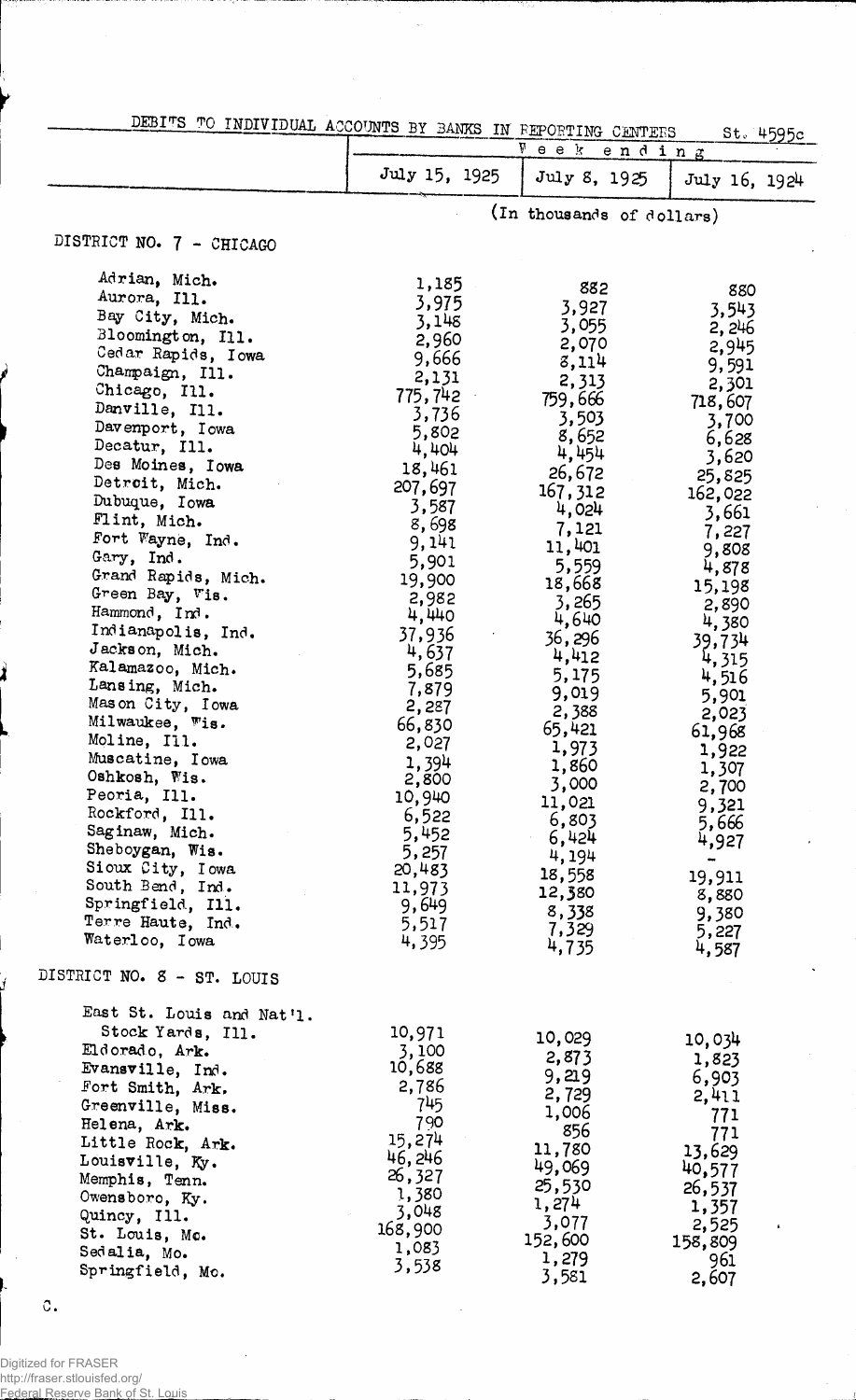| DEBITS TO INDIVIDUAL ACCOUNTS BY BANKS IN REPORTING CENTERS                                                                                                                                                                                                                                                                                                                                                                                                                                                                                                           |                                                                                                                                                                                                                                                                   |                                                                                                                                                                                                                                                                    | St. 4595                                                                                                                                                                                                                                                 |
|-----------------------------------------------------------------------------------------------------------------------------------------------------------------------------------------------------------------------------------------------------------------------------------------------------------------------------------------------------------------------------------------------------------------------------------------------------------------------------------------------------------------------------------------------------------------------|-------------------------------------------------------------------------------------------------------------------------------------------------------------------------------------------------------------------------------------------------------------------|--------------------------------------------------------------------------------------------------------------------------------------------------------------------------------------------------------------------------------------------------------------------|----------------------------------------------------------------------------------------------------------------------------------------------------------------------------------------------------------------------------------------------------------|
|                                                                                                                                                                                                                                                                                                                                                                                                                                                                                                                                                                       |                                                                                                                                                                                                                                                                   | Teek ending                                                                                                                                                                                                                                                        |                                                                                                                                                                                                                                                          |
|                                                                                                                                                                                                                                                                                                                                                                                                                                                                                                                                                                       | July 15, 1925                                                                                                                                                                                                                                                     | July 8, 1925                                                                                                                                                                                                                                                       | July 16, 1924                                                                                                                                                                                                                                            |
|                                                                                                                                                                                                                                                                                                                                                                                                                                                                                                                                                                       |                                                                                                                                                                                                                                                                   | (In thousands of dollars)                                                                                                                                                                                                                                          |                                                                                                                                                                                                                                                          |
| DISTRICT NO. 9 - MINNEAPOLIS                                                                                                                                                                                                                                                                                                                                                                                                                                                                                                                                          |                                                                                                                                                                                                                                                                   |                                                                                                                                                                                                                                                                    |                                                                                                                                                                                                                                                          |
| Aberdeen, S. D.<br>Billings, Mont.<br>Dickinson, N. D.<br>Duluth, Minn.<br>Fargo, N. D.<br>Grand Forks, N. D.<br>Helena, Mont.<br>Jamestown, N. D.<br>La Crosse, Wis.<br>Minneapolis, Minn.<br>Minot, N. D.<br>Red Wing, Minn.<br>St. Paul, Minn.<br>Sioux Falls, S. D.<br>South St. Paul, Minn.<br>Superior, Wis.                                                                                                                                                                                                                                                    | 1,632<br>1,692<br>355<br>26,383<br>3,700<br>1,636<br>2,212<br>574<br>2,851<br>85,861<br>1,213<br>621<br>41,697<br>4,198<br>7,744<br>1,965                                                                                                                         | 1,526<br>1,742<br>254<br>21,793<br>3,281<br>1,557<br>2,501<br>591<br>3,134<br>82,102<br>1,021<br>627<br>36,672<br>4,167<br>7,367<br>1,894                                                                                                                          | 1,294<br>1,690<br>377<br>21,319<br>2,490<br>1,395<br>2,671<br>463<br>2,539<br>87,372<br>1,093<br>596<br>37,992<br>3,222<br>5,037<br>1,904                                                                                                                |
| Winona, Minn.                                                                                                                                                                                                                                                                                                                                                                                                                                                                                                                                                         | 1,546                                                                                                                                                                                                                                                             | 1,626                                                                                                                                                                                                                                                              | 1,029                                                                                                                                                                                                                                                    |
| DISTRICT NO. 10 - KANSAS CITY                                                                                                                                                                                                                                                                                                                                                                                                                                                                                                                                         |                                                                                                                                                                                                                                                                   |                                                                                                                                                                                                                                                                    |                                                                                                                                                                                                                                                          |
| Atchison, Kans.<br>Bartlesville, Okla.<br>Casper Wyo.<br>Cheyenne, Wyo.<br>Colorado Springs, Colo.<br>Denver, Colo.<br>Enid, Okla.<br>Fremont, Neb.<br>Grand Junction, Colo.<br>Guthrie, Okla.<br>Hutchinson, Kans.<br>Independence, Kans.<br>Joplin, Mo.<br>Kansas City, Kans.<br>Kansas City, Mo.<br>Lawrence, Kans.<br>Lincoln, Neb.<br>McAlester, Okla.<br>Muskogee, Okla.<br>Oklahoma City, Okla.<br>Okmulgee, Okla.<br>Omaha, Neb.<br>Parsons, Kans.<br>Pittsburg, Kans.<br>Pueblo, Golo.<br>St. Joseph, Mo.<br>Topeka, Kans.<br>Tulsa, Okla.<br>Wichita, Kans. | 1,652<br>3,462<br>3,522<br>1,847<br>3,825<br>31,795<br>4,759<br>886<br>721<br>1,143<br>4,180<br>2,860<br>4,261<br>4,489<br>88,627<br>1,373<br>8,040<br>832<br>2,732<br>22,557<br>2,547<br>48,174<br>812<br>1,651<br>4,436<br>13,117<br>4,755<br>31,008<br>14, 335 | 1,238<br>4,060<br>3,387<br>1,982<br>4,324<br>39,698<br>4,533<br>1,307<br>732<br>1,734<br>4,354<br>2,606<br>3,497<br>4,485<br>87,120<br>1,286<br>8,001<br>794<br>2,437<br>21,500<br>2,140<br>46,130<br>906<br>1,439<br>5,369<br>14,541<br>4,363<br>23,464<br>13,788 | 1,509<br>3,321<br>3,345<br>1,478<br>3,272<br>37,523<br>4,250<br>912<br>650<br>677<br>-<br>2,695<br>3,282<br>4,533<br>94,610<br>1,214<br>6,863<br>-<br>2,858<br>17,952<br>1,939<br>43,315<br>892<br>1,419<br>4,869<br>14,017<br>4,376<br>24,674<br>13,494 |

Digitized for FRASER http://fraser.stlouisfed.org/ Federal Reserve Bank of St. Louis

 $\mathbb{C}$ .

ć